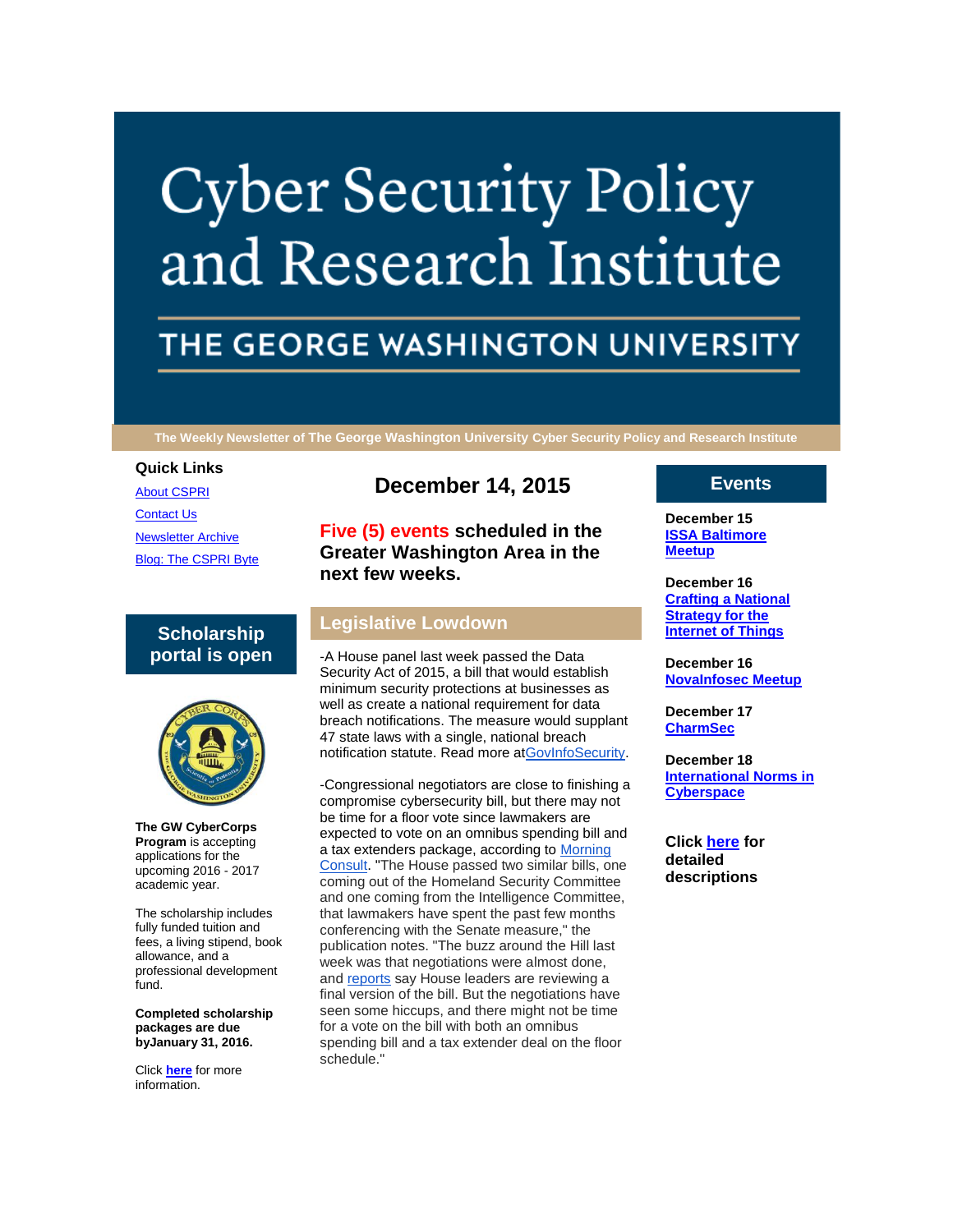# **Follow Us**

**Follow us on Twitter: @gwCSPRI**

**Follow CSPRI Director, Lance Hoffman: @lancehoffman1**

**Follow CSPRI Associate Director, Costis Toregas: @DrCostisToregas**

The Hill reports that the Senate Intelligence Committee's top Democrat could soon introduce legislation that would require social media platforms, including Facebook, Twitter and YouTube, to alert federal officials about online terrorist activity. "Sen. Dianne Feinstein (D-Calif.) has been pushing for language that would address the growing use by extremist groups of social media to both spread propaganda and plot attacks around the world," [reports](http://r20.rs6.net/tn.jsp?f=001T13R6cFxDcdAhqoRCuWANC5kN1QmrVlMDq8nDLlyHNiKHp5AryGgN1k_DB0FWr3Y7tTHeiKA02ScYa9EKkwe9HqP5Z5fIpXkTEmzo-QJd8wNkYbgASze1fQ3rz80r6UKpkZaeyzt1xt9lcrj-rQPwwr8Ahf11oceYNRPPLdBSlE8-zOeyENMjVgwds9HPwD8yJFD_b9F7HWnebTMNubeyTeR-NMgKbuv-rA6rh8Al39rH1Nd8yyqZCKF_e6keV-IBV8rKRK75sKnDWqRNtwr3FUoD8kfBuTO&c=HeFeSy3aRR6m_6U_F9wzrIny8x8fURQheWI71MreCgHuLDkxct1lgg==&ch=zr_fzbYnWwHktNSF-SHWDfOolZ40enAh3F9etKqqohdyHQQ7kyHZKg==) Cory Bennett.

# **Cyber Security Policy News**

#### **Bitcoin creator found?**

-Wired.com [outed an Australian computer expert](http://r20.rs6.net/tn.jsp?f=001T13R6cFxDcdAhqoRCuWANC5kN1QmrVlMDq8nDLlyHNiKHp5AryGgN1k_DB0FWr3YCLTom2j-EUOMxEqyahdy1OCa7CLRy2DcDAeohsF_5Atq-CYOUbe11fyd6-3RPPtbRiCv_aDDyRCUhQL4p5FI_bdJ-CHmnUVDr3Px1bIp0Un2oQ6cbuL4GSqm4NKVTnAqmIi4Mp_74vLhssdi7SmnUOWswzgdEWSCwQlWkh5u0H1-4gRkLzHOmTRgEXpjkrea_CAqv1ZaQ0-HdGGpnVMVVS8SpDZf9AQY&c=HeFeSy3aRR6m_6U_F9wzrIny8x8fURQheWI71MreCgHuLDkxct1lgg==&ch=zr_fzbYnWwHktNSF-SHWDfOolZ40enAh3F9etKqqohdyHQQ7kyHZKg==) as the man who is most likely behind the pseudonym "Satoshi Nakamoto," the celebrated but anonymous persona linked to the creation of the virtual currency bitcoin. No sooner had Wired's article ran than dozens of federal agent[sraided the house](http://r20.rs6.net/tn.jsp?f=001T13R6cFxDcdAhqoRCuWANC5kN1QmrVlMDq8nDLlyHNiKHp5AryGgN1k_DB0FWr3YfpP-EJx093X4HlsTFZ6JNyxbJuXoGrsnTkULTHc6-CXXTE3yMUta3-GEhNofJYaZ4_B3GEDeT-evU02Sybm4P3ZuegkfHx-IIbufom70kCBFSLrWEm8SsTZssXP7jYLCL3GwXv1a__6J9KKX8SNX1zvqwwXWeM4fe6C1VY1sDHYfesAMDVWNFHnYIcNmtgf0&c=HeFeSy3aRR6m_6U_F9wzrIny8x8fURQheWI71MreCgHuLDkxct1lgg==&ch=zr_fzbYnWwHktNSF-SHWDfOolZ40enAh3F9etKqqohdyHQQ7kyHZKg==) of the man named as the mastermind of bitcoin. Australian authorities claimed the raid was related to tax issues, not bitcoin, however the man is reputed to have one of the world's largest stashes of bitcoins.

#### **Wyndham hotel update**

-The Federal Trade Commission (FTC) last week settled a lawsuit with hotel chain Wyndham Worldwide that alleged the company's poor data security exposed customer data to hackers. Wyndham had challenged the FTC's authority, seeking to dismiss the lawsuit against it. But in August, a federal appeals court [sided](http://r20.rs6.net/tn.jsp?f=001T13R6cFxDcdAhqoRCuWANC5kN1QmrVlMDq8nDLlyHNiKHp5AryGgN1k_DB0FWr3Ytn9bIMO6n0_TpMLh9-nHiAv2IwJ0pKbjJ6LHGss8BczKtjyYnPuQ0XxLMueqFt7_w1g91X7gWS5qsXbPSK5v1dZ7sHK1vj8bEvRGBkD4RX0LJAiwCWVPDYD2TeaPOuvtclwFwfW1rvcXTjToEZjOyY0WtjKFPydaggEbL1qbAC5Yt5BG-wfVf2Dt38X4e7_v0kZglPaO2kjnsNoRL3Q0mw==&c=HeFeSy3aRR6m_6U_F9wzrIny8x8fURQheWI71MreCgHuLDkxct1lgg==&ch=zr_fzbYnWwHktNSF-SHWDfOolZ40enAh3F9etKqqohdyHQQ7kyHZKg==) with the FTC, setting off negotiations that led to the settlement. Read more at [The Hill.](http://r20.rs6.net/tn.jsp?f=001T13R6cFxDcdAhqoRCuWANC5kN1QmrVlMDq8nDLlyHNiKHp5AryGgN1k_DB0FWr3Y9mLWoWloYo1bCCfwqjO0PpTEQGbqFe6GGTp4ds9GZmc_AmnCbYMrIh9JjWw4HywA08_6130iQF6QqjwbFgWtZzJU4JZhqN5R34i2YKer7JTjb1jMc7YY8ISbVlwPiJ0u1vft0ncMVjiHyazXtzQMThd4XBOJFTxfEEIfdnRdZHqwnJMIKEOxt-TOrcqbfjjvlCmQjPTNJUIdH6_Cvmxtnw==&c=HeFeSy3aRR6m_6U_F9wzrIny8x8fURQheWI71MreCgHuLDkxct1lgg==&ch=zr_fzbYnWwHktNSF-SHWDfOolZ40enAh3F9etKqqohdyHQQ7kyHZKg==)

#### **France considering new bans on wifi to combat Tor**

-According to leaked documents France's Ministry of Interior is considering two new proposals: a ban on free and shared Wi-Fi connections during a state of emergency, and measures to block the free anonymity service Tor being used inside France. Ars Technica [writes](http://r20.rs6.net/tn.jsp?f=001T13R6cFxDcdAhqoRCuWANC5kN1QmrVlMDq8nDLlyHNiKHp5AryGgN1k_DB0FWr3YVwXW1AGAP4hxYuy9zbfAHMjYESigq0FKx2lXJT8yWbYTG2MPhyOml-ZxRNmzICinMsMYfeCAxkOa7ZI5sU18y0JqpisbTts9Ng-iW4BC2mNHzJY-VyrfDB63X0fx_sXk9B_qtPqJiowwdsevmnLXk6R165J_I9NobP7IrVY_cUfuVbTbk8ww6WB9RbwEj7CCVir6FmSGymcmP6LL3nd_lQ==&c=HeFeSy3aRR6m_6U_F9wzrIny8x8fURQheWI71MreCgHuLDkxct1lgg==&ch=zr_fzbYnWwHktNSF-SHWDfOolZ40enAh3F9etKqqohdyHQQ7kyHZKg==) about the revelations, first reported by the French newspaper *[Le Monde](http://r20.rs6.net/tn.jsp?f=001T13R6cFxDcdAhqoRCuWANC5kN1QmrVlMDq8nDLlyHNiKHp5AryGgN1k_DB0FWr3Ytzcthx3EUQdhNUY0i7NnwxnMEDAz-N2T1XMWyjXbuhvwObfXo2G8Lx4boXct52-62qfzwIoKSCtpnAd80QrLCZXWY6VS-46l5jr-CD-o-v7LeCDmjMwOcQWVxKv-_YKcM7p5Qf9RwiCsewpZI009d8U_otnX7uK12_Zg_nIr6gTZNWjLnMzDr0rHEEaPcgta1FDkHHGSaY9c9VuNpSTaYphky_GVv0qVbE8-XEi1d_Oh75Tlid7wouGozhTJ0hS7&c=HeFeSy3aRR6m_6U_F9wzrIny8x8fURQheWI71MreCgHuLDkxct1lgg==&ch=zr_fzbYnWwHktNSF-SHWDfOolZ40enAh3F9etKqqohdyHQQ7kyHZKg==)*. "According to the paper, new bills could be presented to parliament as soon as January 2016," writes Sebastian Anthony. "These proposals are presumably in response to [the](http://r20.rs6.net/tn.jsp?f=001T13R6cFxDcdAhqoRCuWANC5kN1QmrVlMDq8nDLlyHNiKHp5AryGgN1k_DB0FWr3YZWXzxx-g2MwrCDZ2C7i8Heu7JWPq1EjutGhaEFmNFie-4h-7WiHd97Ga6oulMOrLsnV29DhXT_oeyo2zFKcuMbhPlj9CaF7keASvcwxJ_bMKNbEeJMDG1jHYeMxyAUPVfBzoIUH__evxhQ1VPUec248Pddj2F7168MfthludqOl1awDoS1SD4j2rr29BAlcWYtZmZpF4KlZ5ZRTLJYEqUssYDh40R5QXv_B7ASo04BhG2_MUAu-oVA==&c=HeFeSy3aRR6m_6U_F9wzrIny8x8fURQheWI71MreCgHuLDkxct1lgg==&ch=zr_fzbYnWwHktNSF-SHWDfOolZ40enAh3F9etKqqohdyHQQ7kyHZKg==)  [attacks in Paris last month](http://r20.rs6.net/tn.jsp?f=001T13R6cFxDcdAhqoRCuWANC5kN1QmrVlMDq8nDLlyHNiKHp5AryGgN1k_DB0FWr3YZWXzxx-g2MwrCDZ2C7i8Heu7JWPq1EjutGhaEFmNFie-4h-7WiHd97Ga6oulMOrLsnV29DhXT_oeyo2zFKcuMbhPlj9CaF7keASvcwxJ_bMKNbEeJMDG1jHYeMxyAUPVfBzoIUH__evxhQ1VPUec248Pddj2F7168MfthludqOl1awDoS1SD4j2rr29BAlcWYtZmZpF4KlZ5ZRTLJYEqUssYDh40R5QXv_B7ASo04BhG2_MUAu-oVA==&c=HeFeSy3aRR6m_6U_F9wzrIny8x8fURQheWI71MreCgHuLDkxct1lgg==&ch=zr_fzbYnWwHktNSF-SHWDfOolZ40enAh3F9etKqqohdyHQQ7kyHZKg==) where 130 people were murdered."

#### **FBI admits to using "zero-days"**

-A top tech official with the FBI acknowledged that the agency uses "zero-days," unknown vulnerabilities in software and hardware that can be used in stealthy attacks or law enforcement investigations. The agency also revealed that it uses "Stingrays," devices that mimic cell phone towers in a bid to intercept cell phone communications. Check out [this](http://r20.rs6.net/tn.jsp?f=001T13R6cFxDcdAhqoRCuWANC5kN1QmrVlMDq8nDLlyHNiKHp5AryGgN1k_DB0FWr3Y1ulamQSqcJzwxOOLJw_Hv1qM0ijJ7gY3o-OZl6KlypVRLZh_NcbRvJ-ovpkZj8Wd7A96yP4K7PsE5ye1j7N4Bnr6abK8rn3z6OFL3Cfoa_mUkewcbTzAU62RJZXG-jyQGchC5uPZte8eOQ4c-rkTesdjXUb3d1-V8cni-fN2JLqLXiyC8uGlqp-JsN4ZNcBOJUj9pGv3SC9bCS1oSxK1-eF7GgyH3G5aoBGzhfwE7ZrvSiCAuJohnFJ7jHUo8YINLNymB9Ny66wKep8V0Xy5ZDvvT5KxXa0R1fOF_9ArMvmziZLBqOUoBLRo-x-PPc2DRF5NqmiT4JQ4HED2OSLApA==&c=HeFeSy3aRR6m_6U_F9wzrIny8x8fURQheWI71MreCgHuLDkxct1lgg==&ch=zr_fzbYnWwHktNSF-SHWDfOolZ40enAh3F9etKqqohdyHQQ7kyHZKg==)  [Washington Post story](http://r20.rs6.net/tn.jsp?f=001T13R6cFxDcdAhqoRCuWANC5kN1QmrVlMDq8nDLlyHNiKHp5AryGgN1k_DB0FWr3Y1ulamQSqcJzwxOOLJw_Hv1qM0ijJ7gY3o-OZl6KlypVRLZh_NcbRvJ-ovpkZj8Wd7A96yP4K7PsE5ye1j7N4Bnr6abK8rn3z6OFL3Cfoa_mUkewcbTzAU62RJZXG-jyQGchC5uPZte8eOQ4c-rkTesdjXUb3d1-V8cni-fN2JLqLXiyC8uGlqp-JsN4ZNcBOJUj9pGv3SC9bCS1oSxK1-eF7GgyH3G5aoBGzhfwE7ZrvSiCAuJohnFJ7jHUo8YINLNymB9Ny66wKep8V0Xy5ZDvvT5KxXa0R1fOF_9ArMvmziZLBqOUoBLRo-x-PPc2DRF5NqmiT4JQ4HED2OSLApA==&c=HeFeSy3aRR6m_6U_F9wzrIny8x8fURQheWI71MreCgHuLDkxct1lgg==&ch=zr_fzbYnWwHktNSF-SHWDfOolZ40enAh3F9etKqqohdyHQQ7kyHZKg==) for more details.